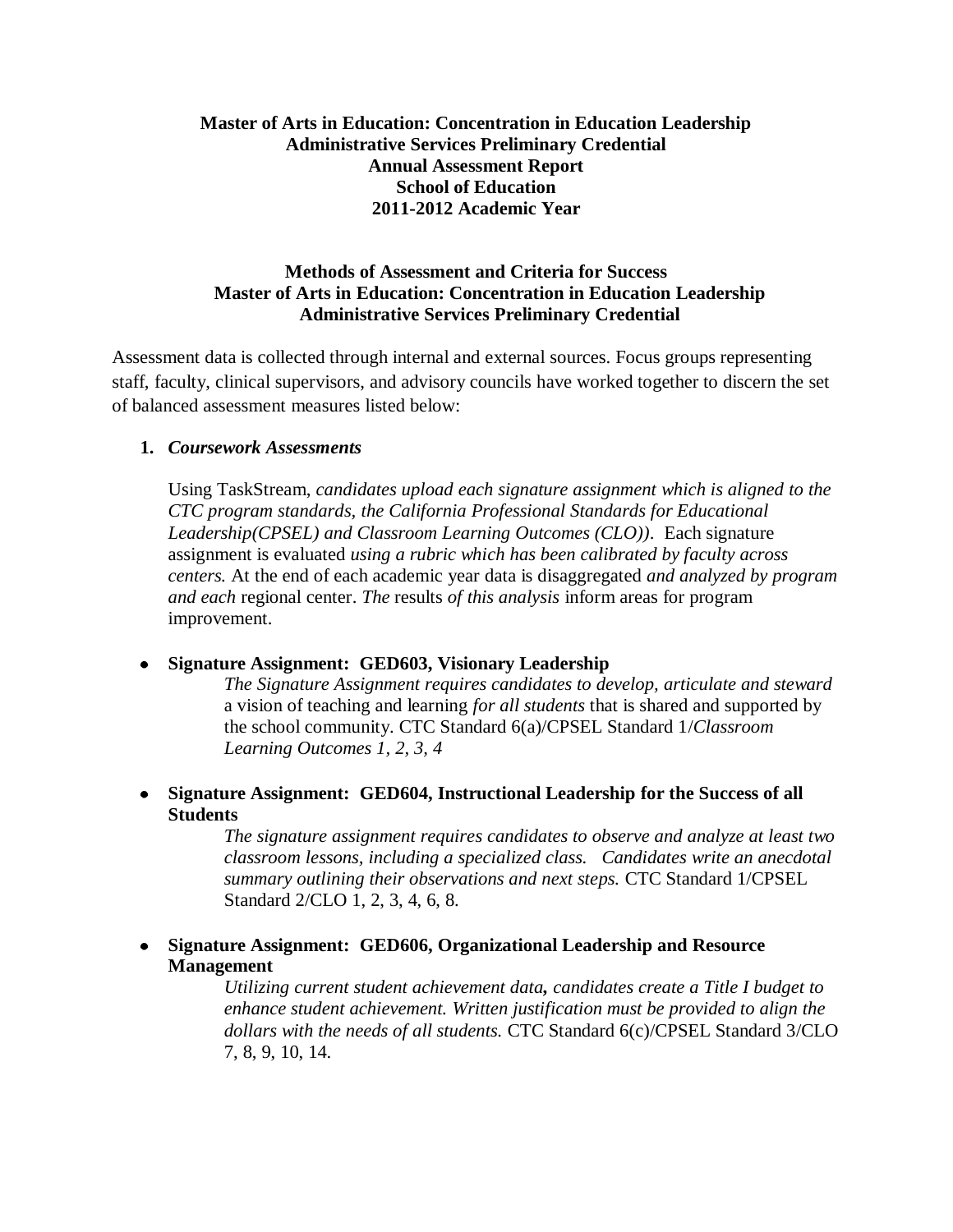#### **Signature Assignment: GED609, Collaborative and Responsive Leadership**

Candidates *are required to develop an action plan with goals, activities and a timeline for strengthening parent involvement and education on their current campus.* Candidates review their site plan and district goals and provide scholarly research on best practices for successful parent involvement. CTC Standard 6(d) CPSEL Standard 4/ *CLO 1, 2, 3, 4, 5, 6, 7, 8, 10, 11, 16.*

- **Signature Assignment: GED610, Leadership within the Political, Social, Economic, and Legal Framework**
	- o Candidates write an executive summary to the superintendent and cabinet regarding an educational policy or legal issue. *They must cite legal and financial practices for their position.* CTC Standard 6(f)/CPSEL Standard 6**/***CLO 2, 3, 4, 5.*
	- o **Signature Assignment: GED611, 611 Ethical, Moral and Servant Leadership,**  Candidates *develop a personal platform including vision, quality leadership and self analysis of their current strengths and areas in which to improve. They also indicate how to maintain balance in their life and describe their ethical and moral obligations as a public school administrator.* CTC Standard 6(e)/CPSEL Standard 5*/CCLO 2, 4, 6, 7, 9.*

#### *2. Dispositions Assessments*

The program recognizes the importance of the relationship between ethical and valuebased dispositions and candidate behaviors as the underlying foundation in all *work and endeavors*. As such, candidates are assessed on their dispositional behaviors at *three* stages of their program of study. Assessments are conducted by candidates, instructors, and university supervisors. Action plans are developed to support struggling candidates.

- Program entry admissions rubric
- Self assessment of dispositions
- Fieldwork supervisor assessment of dispositions

## *3. Exit Surveys for Program Completers*

Following the completion of the candidate's program of study, each candidate completes an exit survey. The survey probes candidate satisfaction in the area of course content, instructional delivery, learned skills, and overall satisfaction. Collected data is analyzed with results informing areas for program improvement.

## **4.** *Follow-up Surveys*

Follow-up surveys are sent to graduates as well as their employers in the spring following their graduation from the program. Completed survey data is considered confidential Results provide the program with feedback regarding the knowledge, skills and dispositions and overall program satisfaction.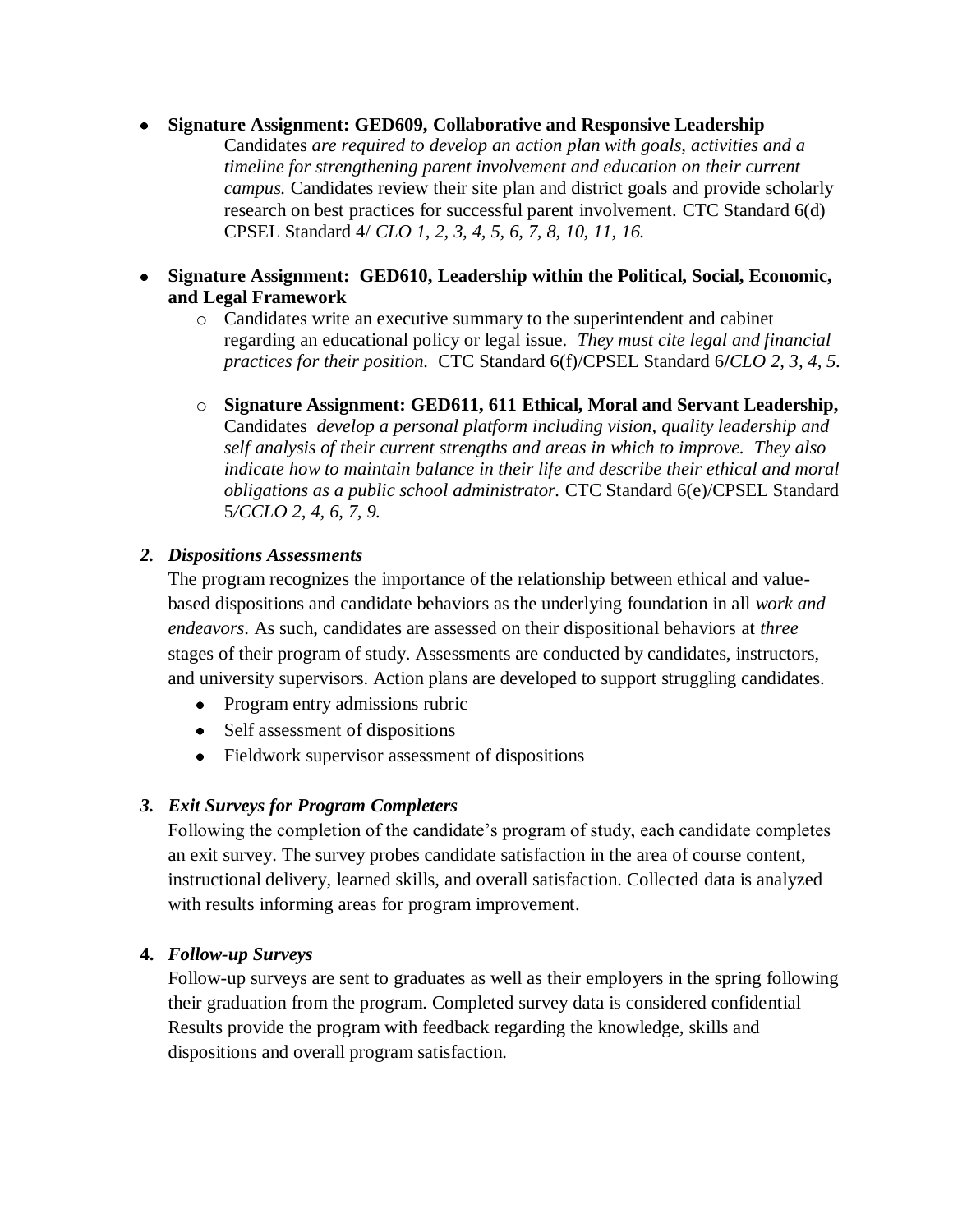#### **Master of Arts Program**

Candidates completing the Master of Arts program must take twelve additional units including the Philosophy of Education (GED 672) and Educational Measurement and Evaluation (GED 681). Both require a Signature Assignment.

## **Evidence of Candidate Learning Master of Arts in Education: Concentration in Education Leadership Administrative Services Preliminary Credential**

| <b>Rubric Criteria</b> | <b>Authors</b>   | <b>Group Average</b> | <b>Group Average</b> | <b>Standard</b>  |
|------------------------|------------------|----------------------|----------------------|------------------|
|                        | <b>Evaluated</b> | (raw)                | $(\%)$               | <b>Deviation</b> |
| <b>Quality of</b>      |                  |                      |                      | .49              |
| <b>Information</b>     | 74               | 3.26/4               | 90.54                |                  |
| <b>Meaningful</b>      |                  |                      |                      | .59              |
| Development of         |                  | 3.30/4               |                      |                  |
| <b>Ideas</b>           | 74               |                      | 82.43                |                  |
| <b>Mechanics</b>       |                  |                      |                      | .78              |
|                        | 74               | 3.27/4               | 81.76                |                  |
|                        |                  |                      |                      |                  |
| <b>References</b>      |                  |                      |                      | 1.11             |
|                        | 74               | 2.76/4               | 68.92                |                  |
| <b>Organization</b>    |                  |                      |                      | .53              |
|                        | 74               | 3.57/4               | 89.10                |                  |

## **GED 603 VISIONARY LEADERSHIP**

The data indicate Preliminary Candidates performed well in the "Organization of the Paper" (3.57 out of 4). The lower scores of "*References (2.76/ 4) and "Quality of Information" (3.26/ 4) are of concern.*

#### **Plan for Improvement**

The Associate Dean of Educational Leadership along with the faculty in the program will review the rubric criteria to determine if the assessment points are the most critical in determining the rigor of learning of the candidates. Professors will also receive training in how to better prepare their candidates to develop a paper with cogent ideas properly cited.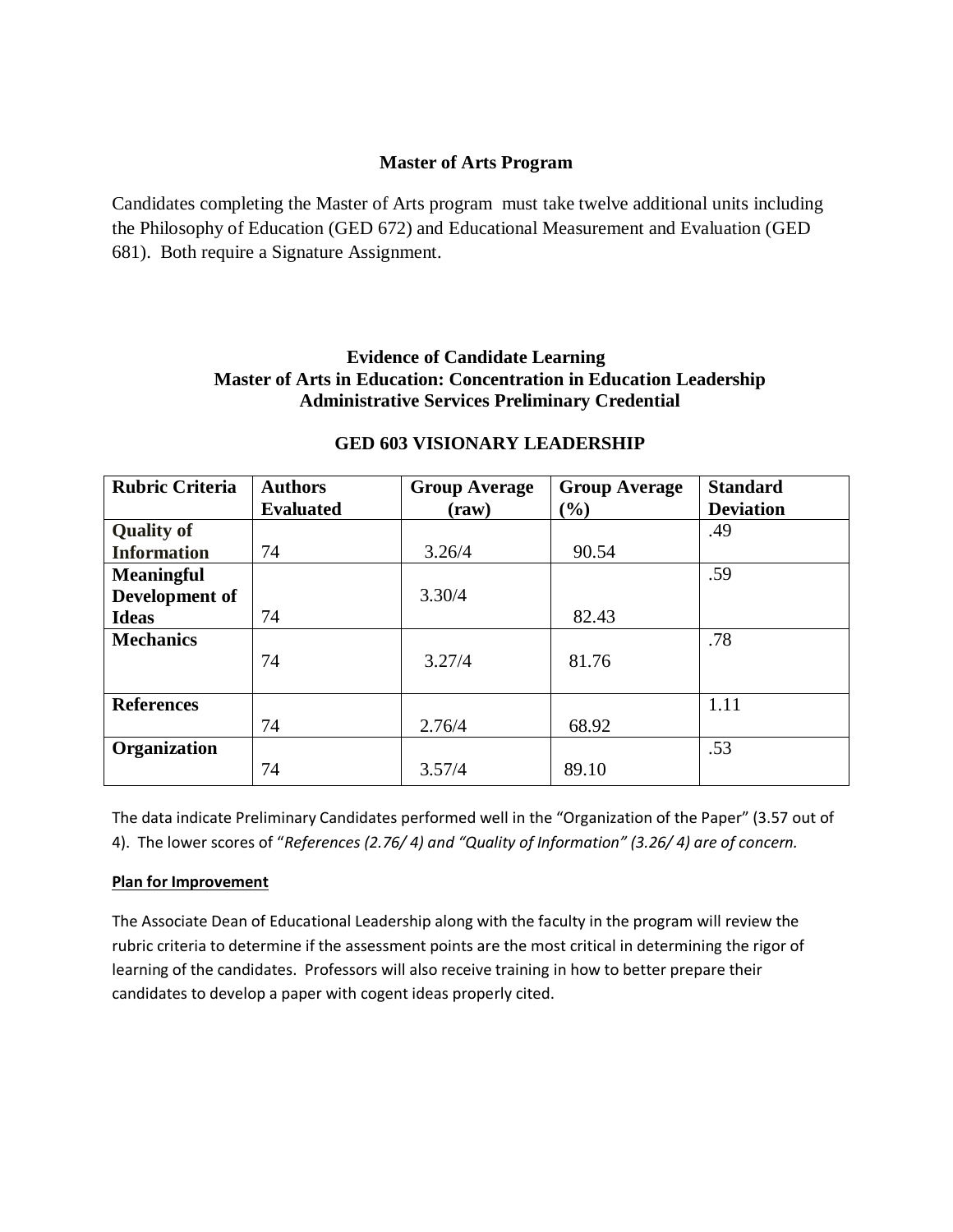| <b>Rubric Criteria</b>                              | <b>Authors</b><br><b>Evaluated</b> | <b>Group Average</b><br>$(\mathbf{raw})$ | <b>Group Average</b><br>$(\%)$ | <b>Standard</b><br><b>Deviation</b> |
|-----------------------------------------------------|------------------------------------|------------------------------------------|--------------------------------|-------------------------------------|
| <b>Grammar</b>                                      | 60                                 | 3.65/4                                   | 91.25                          | .61                                 |
| <b>Vocabulary</b>                                   | 60                                 | 3.38/4                                   | 84.58                          | .49                                 |
| Organization                                        | 60                                 | 3.57/4                                   | 89.17                          | .56                                 |
| <b>Content</b>                                      | 60                                 | 3.48/4                                   | 87.08                          | $\cdot$ 5                           |
| <b>Meaningful</b><br>Development of<br><b>Ideas</b> | 60                                 | 3.52/4                                   | 87.93                          | .65                                 |

#### **GED 604 INSTRUCTIONAL LEADERSHIP FOR THE SUCCESS OF ALL STUDENTS**

The data indicate candidates organize their assignment well and use proper grammar. However, the equally important areas of Content  $(3.48/4)$ , Vocabulary  $(3.38/4)$  and the Meaningful Development of Ideas (3.52/) are not as strong.

#### **Plan for Improvement**

Faculty will more clearly outline the expected outcomes for content and idea development to the candidates when they are in class. Anchor examples **and** practice with in-class assignments may help to improve candidate skills in these areas.

## **ED 606 ORGANIZATIONAL LEADERSHIP AND RESOURCE MANAGEMENT**

| <b>Rubric</b>     | <b>Authors</b><br><b>Evaluated</b> | <b>Group Average</b> | <b>Group Average</b> | <b>Standard</b><br><b>Deviation</b> |
|-------------------|------------------------------------|----------------------|----------------------|-------------------------------------|
|                   |                                    | $(\mathbf{raw})$     | $(\%)$               |                                     |
| <b>References</b> |                                    |                      | 80.41                | .97                                 |
|                   | 74                                 | 3.22/4               |                      |                                     |
| <b>Grammar</b>    |                                    | 3.82/4               | 95.61                | .48                                 |
|                   | 74                                 |                      |                      |                                     |
| <b>Vocabulary</b> |                                    |                      | 96.62                |                                     |
|                   | 74                                 | 3.86/4               |                      | .34                                 |
| <b>Content</b>    |                                    |                      | 90.88                |                                     |
|                   | 74                                 | 3.64/4               |                      | .65                                 |
| <b>Meaningful</b> |                                    |                      |                      |                                     |
| Development of    | 74                                 | 2.99/4               | 74.66                | .98                                 |
| <b>Ideas</b>      |                                    |                      |                      |                                     |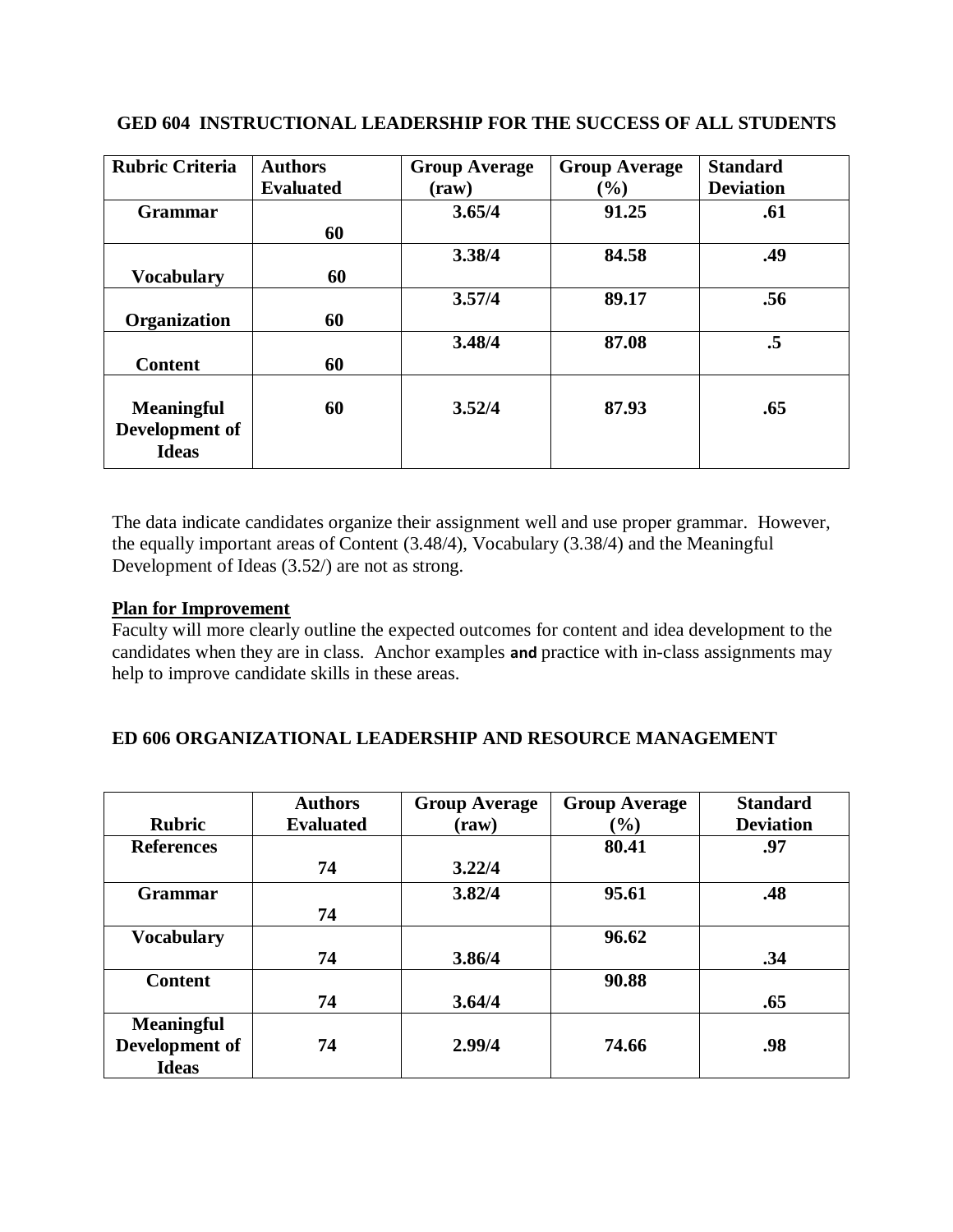| <b>Trganization</b> | $\sqrt{ }$<br>$\epsilon$ | ◡•<br>. ד | $\sim$<br>$\sim$<br>סכ.כי | $-1$<br>$\ddotsc$ |
|---------------------|--------------------------|-----------|---------------------------|-------------------|
|                     |                          |           |                           |                   |

The content of the Signature Assignment meets expectations. Once again, data indicate candidates have a difficult time meaningfully developing their ideas on paper. The scores for proper citation and use of references appears to be lacking.

#### **Plan for Improvement**

Faculty will come together to provide clear direction and examples for the candidates.

| <b>Rubric</b>       | <b>Authors</b>   | <b>Group Average</b> | <b>Group Average</b> | <b>Standard</b>  |
|---------------------|------------------|----------------------|----------------------|------------------|
|                     | <b>Evaluated</b> | $(\mathbf{raw})$     | $(\%)$               | <b>Deviation</b> |
| <b>References</b>   | 43               | 3.74/4               | 93.6                 | .58              |
| <b>Conventions</b>  | 43               | 3.67/4               | 91.86                | .61              |
| <b>Vocabulary</b>   | 43               | 3.77/4               | 94.19                | .48              |
| <b>Context</b>      | 43               | 3.53/4               | 88.3                 | .63              |
| <b>Meaningful</b>   | 43               | 3.47/4               | 86.63                | .63              |
| Development of      |                  |                      |                      |                  |
| <b>Ideas</b>        |                  |                      |                      |                  |
| <b>Organization</b> | 43               | 3.74/4               | 93.6                 | .58              |

## **GED 609 COLLABORATIVE AND RESPONSIVE LEADERSHIP**

These scores appear to be relatively high, however, the continual lower results in "Meaningful Development of Ideas" (3.47/4) indicate a systemic need to address this with our faculty.

## **Plan for Improvement**

In a work session, Educational Leadership faculty will redesign the rubric to better reflect the standards and classroom learning objectives.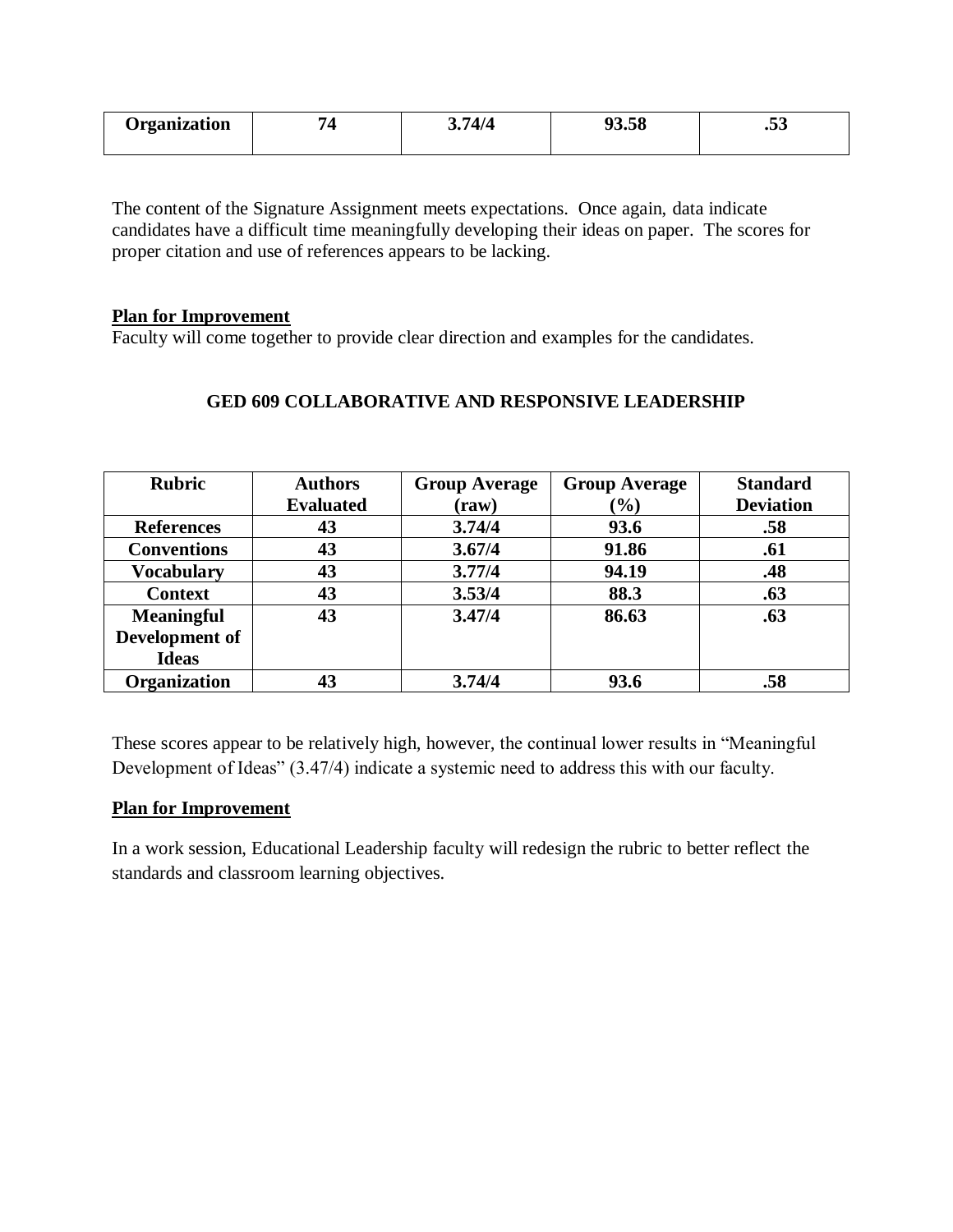## **GED 610 LEADERSHIP WITHIN THE POLITICAL, SOCIAL, ECONOMIC AND LEGAL FRAMEWORK**

| <b>Rubric</b>                           | <b>Authors</b>   | <b>Group Average</b> | <b>Group Average</b> | <b>Standard</b>  |
|-----------------------------------------|------------------|----------------------|----------------------|------------------|
|                                         | <b>Evaluated</b> | (raw)                | $(\%)$               | <b>Deviation</b> |
| <b>References</b>                       | 94               | 3.38/4               | 84.57                | $\cdot$ 7        |
| <b>Conventions</b>                      | 94               | 3.64/4               | 90.96                | .57              |
| <b>Quality of</b><br><b>Information</b> | 94               | 3.45. / 4            | 86.17                | .56              |
| Development of<br><b>Ideas</b>          | 94               | 3.44/4               | 85.8                 | .65              |
| Organization                            | 94               | 3.70/4               | 92.55                | .55              |

Organization of the Signature Assignment continues to be a strength.

# **Plan for Improvement**

"References" and "Development of Ideas" will be addressed for this Signature Assignment as well as the others.

|                        | <b>Authors</b>   | <b>Group Average</b> | <b>Group Average</b>         | <b>Standard</b>  |
|------------------------|------------------|----------------------|------------------------------|------------------|
| <b>Rubric</b>          | <b>Evaluated</b> | (raw)                | $\left( \frac{0}{0} \right)$ | <b>Deviation</b> |
| Vision of              | 89               | 3.70/4               | 92.42                        | .51              |
| Leadership             |                  |                      |                              |                  |
| <b>Personal</b>        | 89               | 3.70/4               | 92.42                        | .51              |
| <b>Strengths/Areas</b> |                  |                      |                              |                  |
| to Improve             |                  |                      |                              |                  |
| <b>Balance of</b>      | 89               | 3.64/4               | 91.01                        | .59              |
| <b>Personal/Prof</b>   |                  |                      |                              |                  |
| <b>Ethical and</b>     | 89               | 3.66/4               | 91.57                        | .58              |
| <b>Moral</b>           |                  |                      |                              |                  |
| <b>Obligations</b>     |                  |                      |                              |                  |
| <b>Conventions</b>     | 89               | 3.8/4                | 91.57                        | .58              |
|                        |                  |                      |                              |                  |
| <b>Organization</b>    | 89               | 3.8/4                | 96.07                        | .40              |
|                        |                  |                      |                              |                  |

## **GED 611 ETHICAL, MORAL AND SERVANT LEADERSHIP**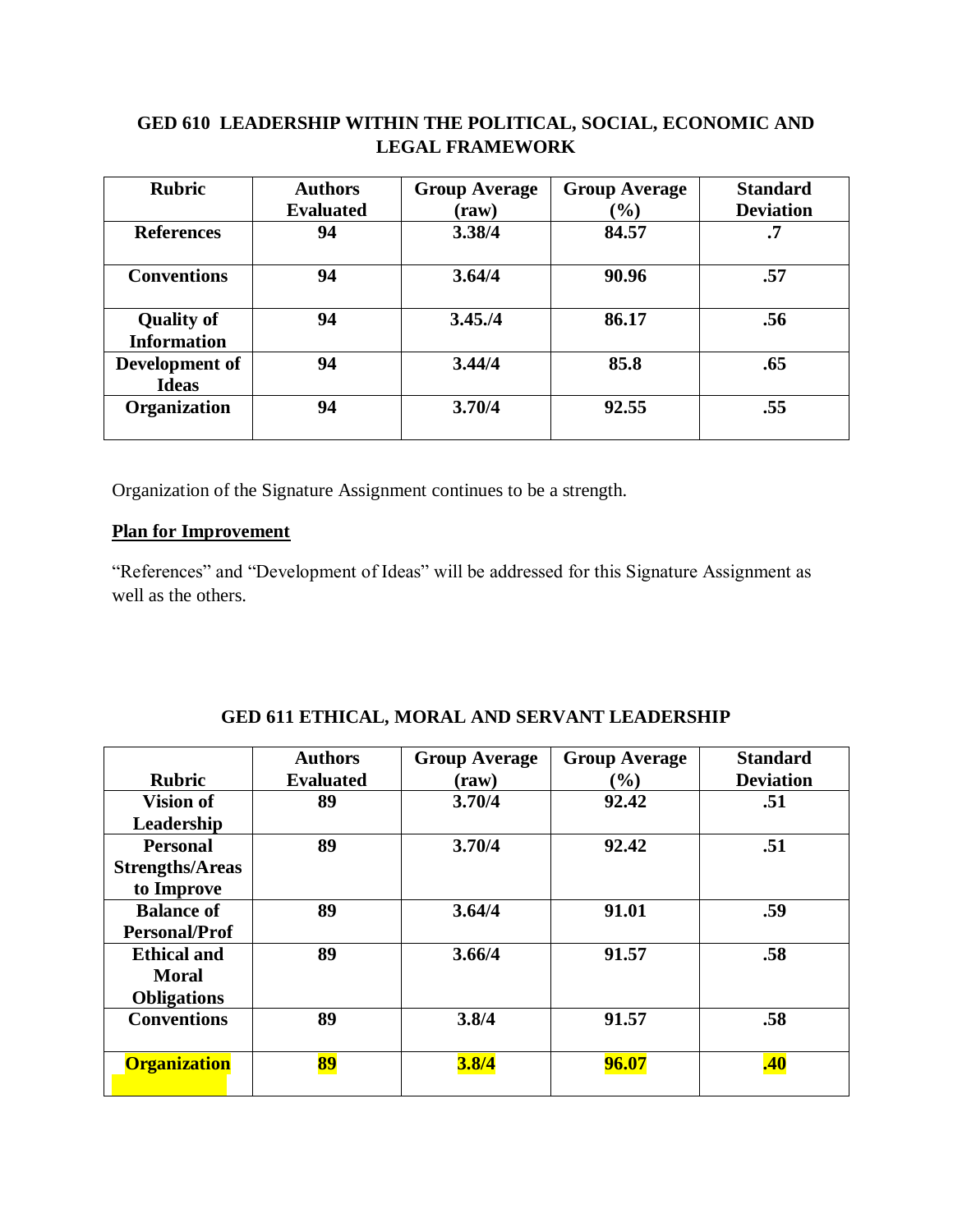This rubric addresses the core objectives of the Signature Assignment. Scores are strong.

#### **Plan for Improvement**

Candidates will be reminded of the core elements of the assignment, all of which must be addresses and fully explored.

# **Methods of Assessment and Criteria for Success**

# **Master of Arts in Education:**

# **Concentration in Educational Leadership**

# **Administrative Services Clear Credential**

Assessment data is collected through internal and external sources. Faculty, clinical supervisors and advisory councils have worked together to discern a set of balanced assessment measures.

## *Coursework Assessments*

Using TaskStream, the program collects key assessments known as Signature Assignments to gauge candidates' progress through the course of study and to ensure that CTC program standards are met. Each Signature Assignment is evaluated using a rubric. At the end of each academic year, data is disaggregated by regional center and analyzed with results information areas of program improvement. Point Loma's program is aligned to the CPSELs and the Interstate School Leader Licensure Consortium (ISLLC) standards.

Point Loma Nazarene University's Professional Clear Educational Leadership program is only one of three coaching models in the state of California. This six unit program provides each candidate with on-site coaching in the current entry level administrative position. University coaches trained through the Coaching Leaders to Attain Student Success (CLASS) program provide continuous and timely support and feedback as the candidates navigate through their new leadership positions.

## **GED 796 Induction, Mentoring and Advanced Fieldwork**